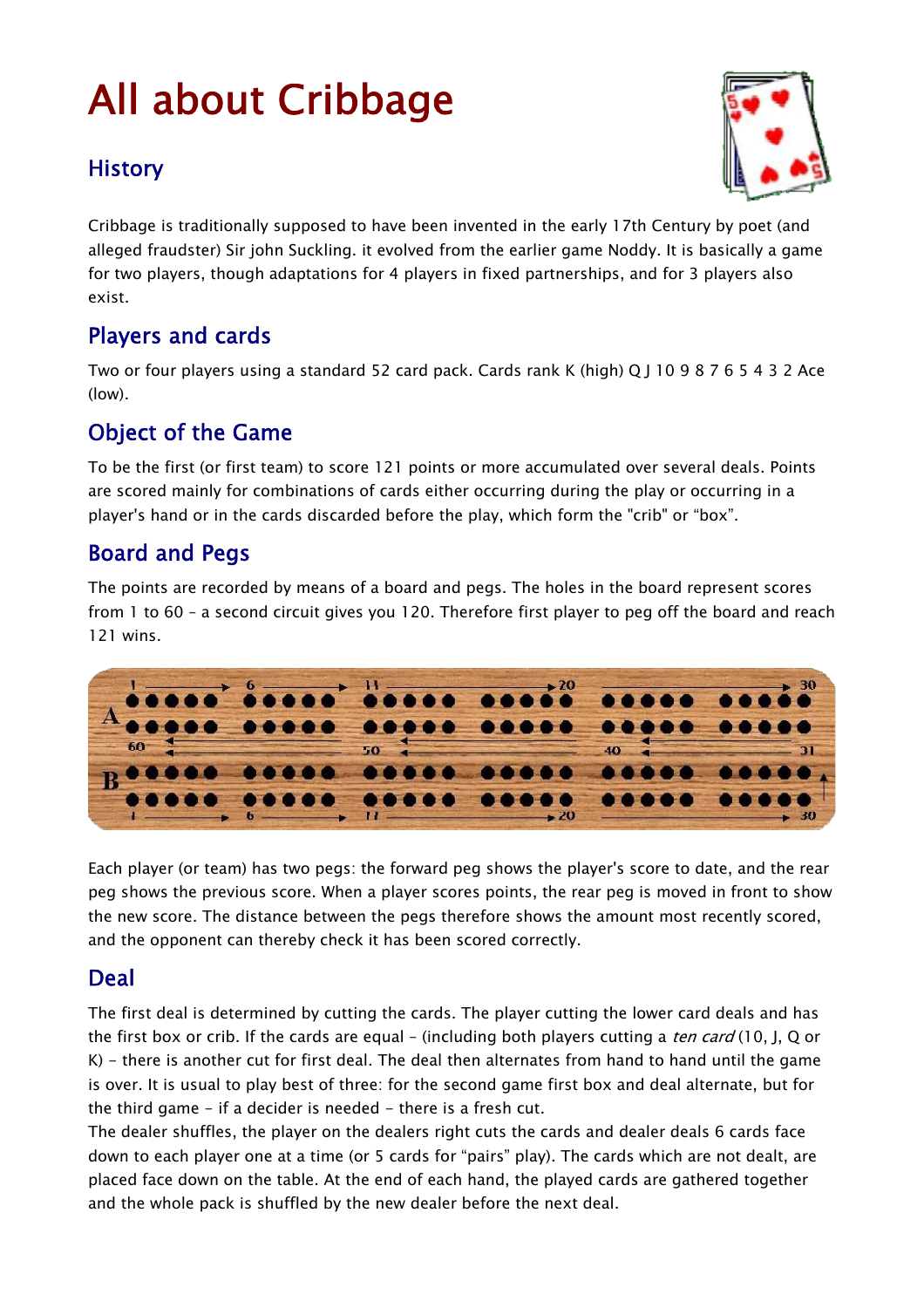# Discard

Each player must choose two cards to discard face down to form the "crib" (or one card for pairs). These four cards are set aside until the end of the hand. Any card combinations in the crib will count for the dealer, so non-dealer will try to throw cards that are unlikely to make valuable combinations.

# Start Card

The non-dealer (or the player on the dealers left) cuts the pack of remaining cards, lifting the upper part without showing its bottom card. The dealer takes out the top card of the lower part, turns it face up and, after non-dealer replaces the upper part, places it face up on top of the pack. This turned up card is called the "start" card. If the start card is a jack, the dealer immediately pegs 2 points - this is called "two for his heels". Starting with the player on the dealers left, the players take turns to play a single card face up in front of themselves. In this stage of the game the total pip value of the cards played by both players must not exceed 31. The values of the cards are: Ace  $= 1$ ; 2 to 10 = face value; jack  $= 10$ ; queen  $= 10$ ; king  $= 10$ . As each card is played, the player announces the running total. If a card is played which makes the pip total exactly 31, the player pegs two points. This ends the play.

## Play of the cards

Beginning with the player on the dealers left, the players take turns to play single cards. You play your own cards to form a face-up pile in front of yourself, keeping them separate from the other player's cards. In this stage of the game the total pip value of the cards played by both players is counted, starting from zero and adding the value of each card as it is played. This total must not exceed 31. When no more cards can be played without going over 31, the count is restarted from zero. The pip values of the cards are: Ace = 1; 2 to  $10 =$  face value; jack = 10; queen = 10; king = 10. As each card is played, the player announces the running total - for example the non-dealer plays a king and says "10", the dealer plays an 8 and says "18", the dealer plays a jack and says "28", and so on. If a card is played which brings the total exactly to 31, the player pegs 2 claiming Thirty one for two as he does so.

A player who cannot play without exceeding 31 does not play a card but says *Go*, leaving his partner and opponents to continue if possible, pegging for any further combinations made (see below). Bringing the total to exactly 31 pegs 2, but if the total is 30 or less and neither player can lay a card without going over 31, then the last player to lay a card pegs one for the go. The cards that have been played are turned over and a fresh round of play starts with the cards remaining in the players' hands in exactly the same way. The opponent of the player who played last in the previous round (scoring Thirty one for two or One for last) plays first in the new round. This second round of play starts again from zero and again continues until neither can play without going over 31. The last player again scores "1 for last" or "31 for 2", and if either player has any cards left there is a further round. Play continues for as many rounds as necessary until both players' cards are exhausted. Towards the end, it may happen that one player has run out of cards but the other still has several cards. In that case the player who still has cards simply carries on playing and scoring for any combinations formed until all his cards have been played. It is never possible to score "one for last" and "31 for 2" at the same time. They are alternatives. If you make exactly 31 for two points just peg those two points - you do not get an additional "one for last" in this case.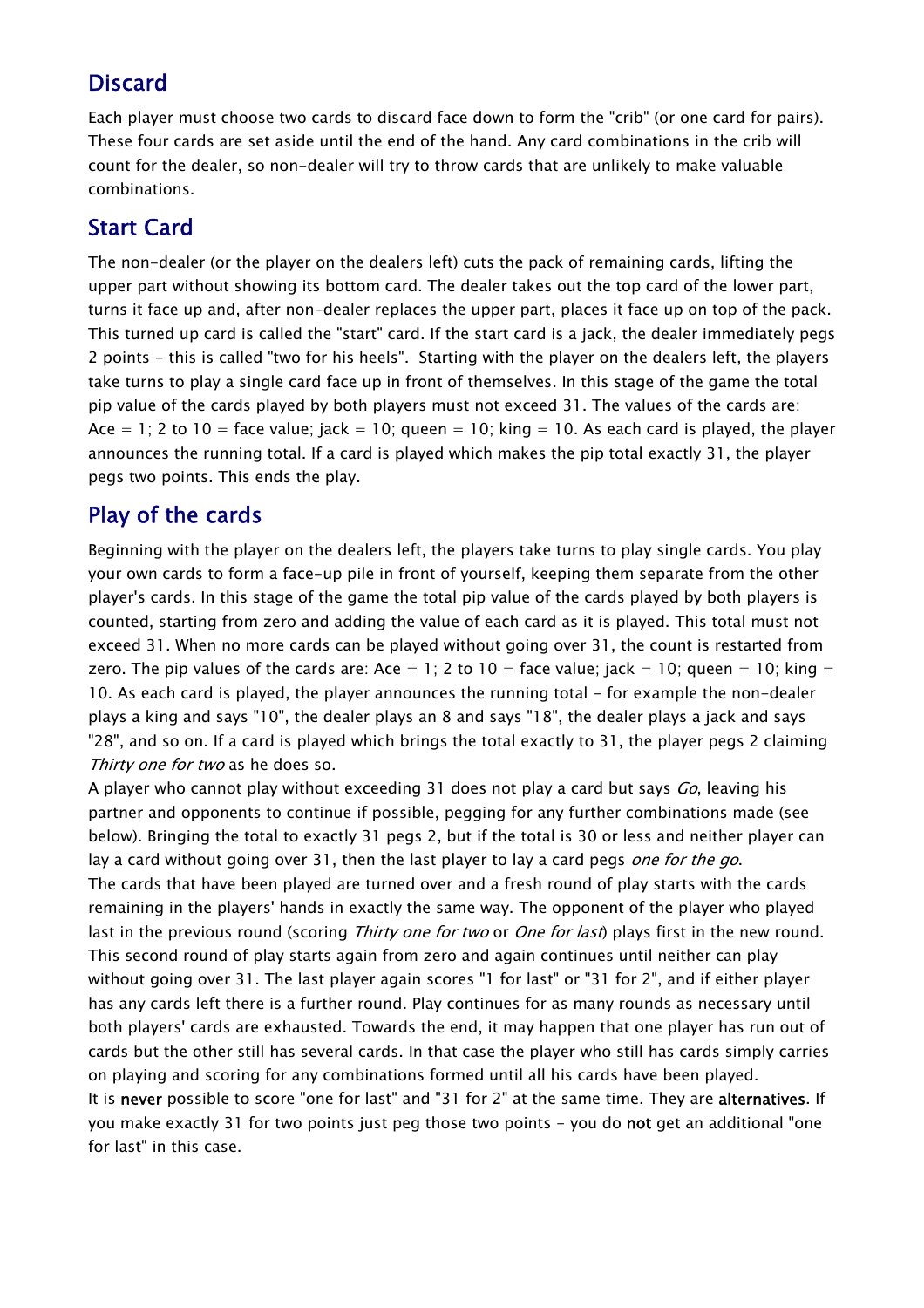#### Scoring during the play

A player who makes any of the following scores during the play pegs them immediately.

| 15                          | If you play a card which brings the total to 15 you peg 2 claiming <i>Fifteen two</i> .                                                                                                                                                                                                                                                                                                                                                                                                             |  |  |  |
|-----------------------------|-----------------------------------------------------------------------------------------------------------------------------------------------------------------------------------------------------------------------------------------------------------------------------------------------------------------------------------------------------------------------------------------------------------------------------------------------------------------------------------------------------|--|--|--|
| 31                          | If you play a card which brings the total to exactly 31 you peg 2.                                                                                                                                                                                                                                                                                                                                                                                                                                  |  |  |  |
| Pair                        | If you play a card of the same rank as the previous card (e.g. a king after a king)<br>you peg 2 for a pair. Note that a 10 and a king do NOT make a pair even though<br>they are both worth 10 points.                                                                                                                                                                                                                                                                                             |  |  |  |
| Pair Royal                  | If immediately after a pair a third card of the same rank is played, the player of<br>the third card scores 6 for <i>pair royal</i> .                                                                                                                                                                                                                                                                                                                                                               |  |  |  |
| <b>Double</b><br>Pair Royal | Four cards of the same rank, played in immediate succession. The player of the<br>fourth card scores 12.                                                                                                                                                                                                                                                                                                                                                                                            |  |  |  |
| Run                         | A run or sequence is a set of 3 or more cards of consecutive ranks (irrespective of<br>suit) - such as 2-3-4-5 or 10-Jack-Queen. Ace is low so ace-king-queen is not a<br>run. The player of a card which completes a run scores for the run; the score is<br>equal to the number of cards in the run. The cards do not have to be played in<br>order, but no other cards must intervene.                                                                                                           |  |  |  |
| <b>Example</b>              | Cards are played in the following order 4-2-3-5-3. The player of the 3 scores 3<br>for a run $(2,3,4)$ then the player of the 5 scores 4 (for $2,3,4,5$ ). The player of the<br>second 3 does not get a run as there is no consecutive run.                                                                                                                                                                                                                                                         |  |  |  |
| <b>Last Card</b>            | If neither player manages to make the total exactly 31, whoever played the last<br>card pegs 1. Note that to score for pair, pair royal, double pair royal or run, the<br>cards must have been played consecutively during a single round of play. If one<br>player had to say "go" while the combination was being formed, the combination<br>is still valid, but if both players are unable to play, causing a new round of play to<br>be started from zero, all combinations are started afresh. |  |  |  |
| <b>The Show</b>             |                                                                                                                                                                                                                                                                                                                                                                                                                                                                                                     |  |  |  |

Players now retrieve the cards that they put down during the play and score for combinations of cards held in hand. First the player to the left of the dealer's hand is exposed, and scored. The start card also counts as part of the hand when scoring combinations. All valid scores from the following list are counted.

- 15 Any combination of cards adding up to 15 pips scores 2 points. For example king, jack, ten, five would score 6 points altogether - 6 points for three fifteens, since the king, jack and ten can each be paired with the five. You would say "Fifteen two, fifteen four, fifteen six.
- Pair A pair of cards of the same rank score 2 points. Three cards of the same rank contain 3 different pairs and thus score a total of 6 points for *pair royal*. Four of a kind contain 6 pairs and so score 12 points.
- Run Three cards of consecutive rank (irrespective of suit), such as ace-2-3, score 3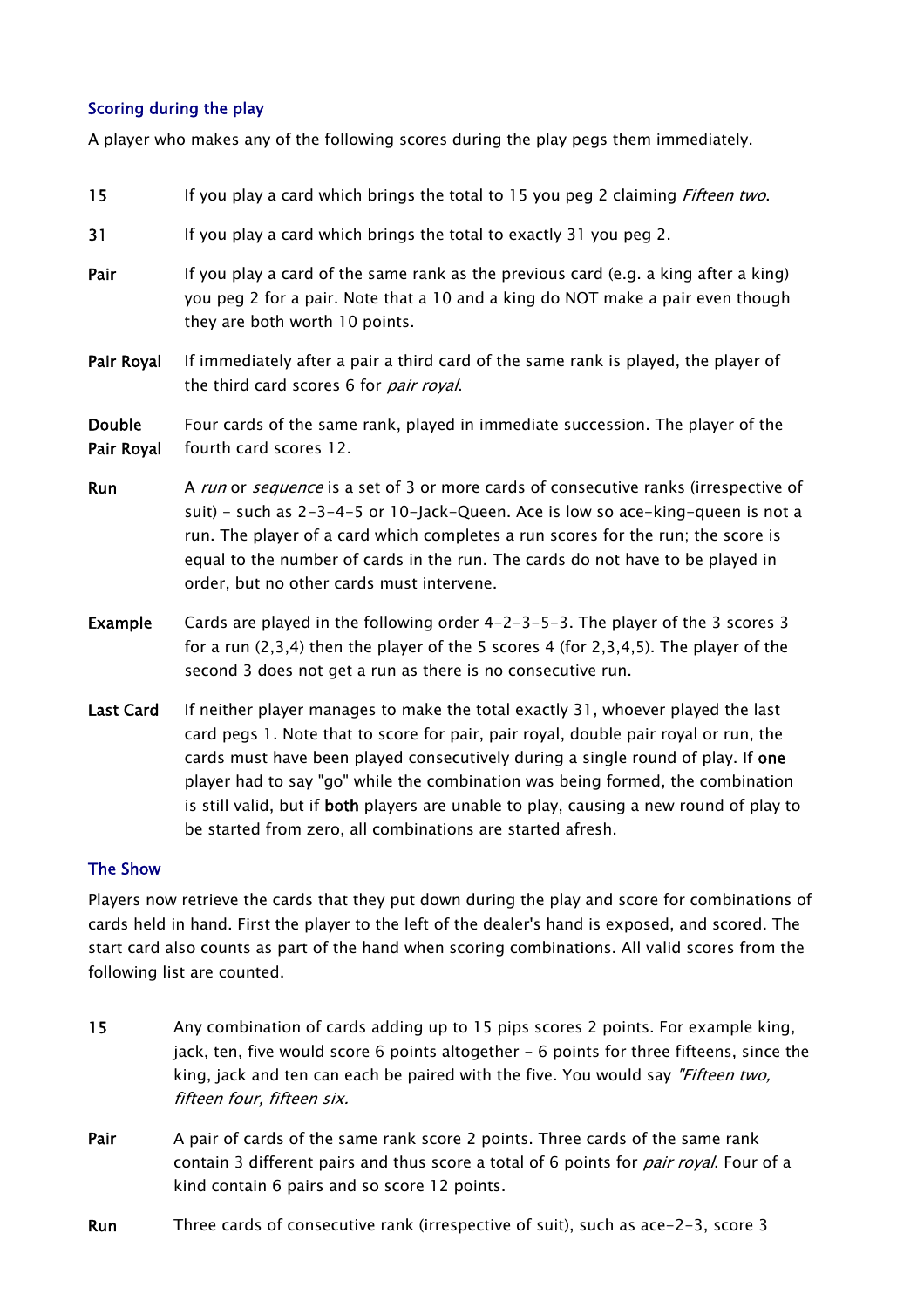points for a run. A hand such as 4-5-5-6 contains two runs of 3 (as well as two fifteens and a pair) and so would score 12 altogether. A run of four cards, such as 9- 10-J-Q scores 4 points (this is slightly illogical - you might expect it to score 6 because it contains two runs of 3, but it doesn't. The runs of 3 within it don't count you just get 4), and a run of five cards scores 5.

- Flush If all four cards of the hand are the same suit, 4 points are scored for flush. If the start card is the same suit as well, the flush is worth 5 points. There is no score for having 3 hand cards and the start all the same suit. Note also that there is no score for flush during the play - it only counts in the show.
- One For His Nob If the hand contains the jack of the same suit as the start card, you peg One for his nob.

Note that when scoring a hand, the same card may be counted and scored as part of several different combinations. For example if your hand is 7 8 8 K and the start card is a 9 you score Fifteen 2, fifteen 4, and a pair is 6, and a run is 9 and a run is  $12 - 12$  holes to peg, with each of your 8s forming part of a fifteen, a pair and a run.

After all players have shown their hands, the dealer picks up the "crib" or "box" and scores it as above. Note that for a flush, the crib must have all five cards (including the start card of the same suit) – this scores 5.

## Winning the game

As soon as someone reaches or passes 121, that player wins the game. This can happen at any stage - during the play or the show, or even by dealer scoring two for his heels. It is not necessary to reach 121 exactly - you can *peg out* by scoring 2 more when you were on 120 and still win. All that matters is that your opponent's pegs are both still on the board.

# **Hints**

- If in doubt, lead a 4. This is the highest card on which the opponent cannot immediately make 15. Lower cards are best kept for later.
- Remember that ten-cards far outnumber any others in the pack. Thus, your opponent is quite likely to have one or more 10s. Consequently, do not lead a 5, or make 21. Naturally enough, 10s are often accompanied by 5s. Beware of making 26.
- Conversely, making 11 is generally a good move, providing of course you hold the necessary ten-card to follow up your opponent's.
- Never play a 6 to a led 4, or vice versa. This leads to a nasty sting as your opponent slaps down a 5, for five points (4-6-5 run and 15). Unless you've got a plan up your sleeve, of course...
- Get rid of your higher cards first, as they will be a liability when the count approaches 31. Save Aces - they are your emergency escape route to turn a point-losing 30 into a 2-point-winning 31.
- Do not pair your opponent's card unless you also hold another of the same card in reserve. For example, if your opponent plays a 4, you should not reply with a 4 if it is the only 4 you hold  $$ because opponent is quite likely to have another 4 himself (making a pair royal for 6 points). Conversely, you should encourage your opponent to pair your card when you yourself hold a pair. The chances of him holding the fourth card to make double pair royal (12 points) are minimal.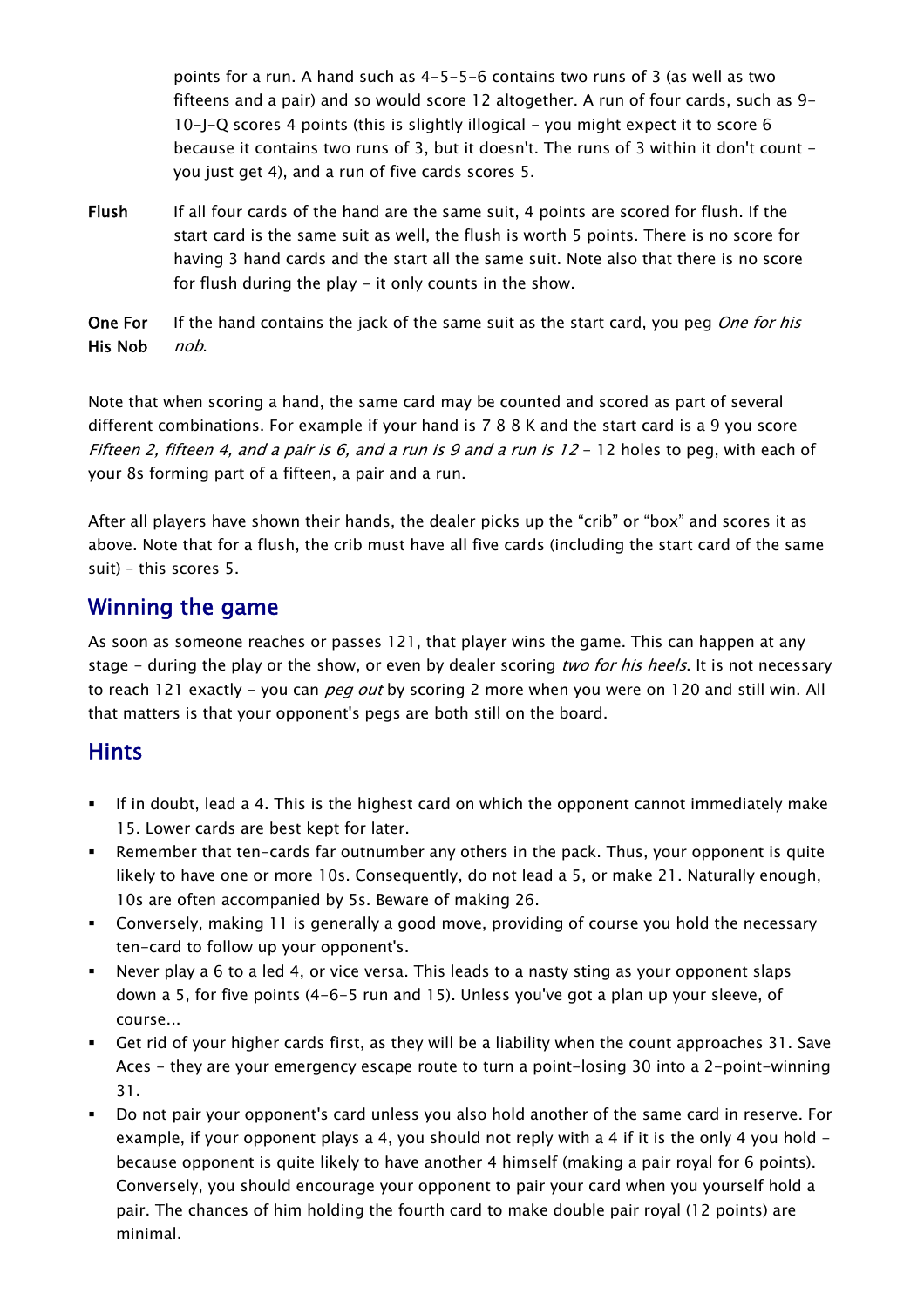- When holding two cards that together make 5 (for example 4 and Ace), lead one of them. Your opponent is likely to play a 10 onto it, enabling you to make 15.
- Watch for runs! Don't play a card with a value 1 or 2 away from your opponent's card for example a 9 on a 7 - as he is likely to complete the run. The exception, of course, is when you hold the necessary card to extend the run yourself and top your opponent's points. Beware of 'banging your head' on 31, though - calculate beforehand whether you will be able to play onto the run without going over 31.
- Vary your play. Your opponent is certainly familiar with these rules of thumb as well, unless he is a novice, and will be expecting you to make the obvious plays. Don't follow these suggestions slavishly - throw down a weird card every so often. At the least it will make your opponent stop and think - you may be up to something. Or not. Either way, it 'breaks flow' the equivalent of taking your opponent 'out of the book' at Chess.
- Conversely, study your opponent's play. Is he stuck in a set of unbreakable habits? Does he always lead from a pair, make 11 or discard the same kind of cards? The less he varies his play, the sooner you can pin down his habits of play, and exploit them.
- Think about the cards your opponent plays. Remember that when discarding you generally attempt to maximise the points in your hand by keeping combinations that make 15, or pairs. If your opponent lays an 8, chances are he has a 7 to go with it. If he plays an Ace, expect to see a 4 coming out sooner or later (and a ten-card). By the second card you should have a fair idea of the remaining two cards your opponent holds.
- Your opponent will be doing the same! If you have an 'odd' card one that is not part of a 15 or a pair - play it first, to throw your opponent off the scent and put off revealing your hand as long as possible.
- Keep an eye on the board. If you are well ahead, go all out for points, even if it means giving some away to gain some. If you are behind, do the opposite and try to prevent your opponent from getting any points at all. At first this advice seems absurd - of course you want to make points yourself and stop your opponent getting any. What difference does it make who's ahead? But you rarely get something for nothing, in Cribbage as in life, and most plays involve sacrificing a few points to gain more (for example, leading from a pair, hoping your opponent will pair it and make 2 points, allowing you to bang down the third card for 6 points). 'Breakeven' plays (for example, leading a 10 hoping your opponent will make 15 for 2, allowing you to lay your 5 for another 2) are especially dangerous when you are trailing, as the scores are still level but your opponent is that much closer to the all-important 121.

#### Finale

"Nineteen" is the lowest impossible score in cribbage, and is used euphemistically as a zero hand.

Cribbage has given the English language a number of expressions which it is hard to imagine doing without, including "level pegging", "what a turn-up/a turn-up for the books", "streets ahead", and "pegged out".

The highest hand possible is worth 29 points. The following cards make up this rare score.